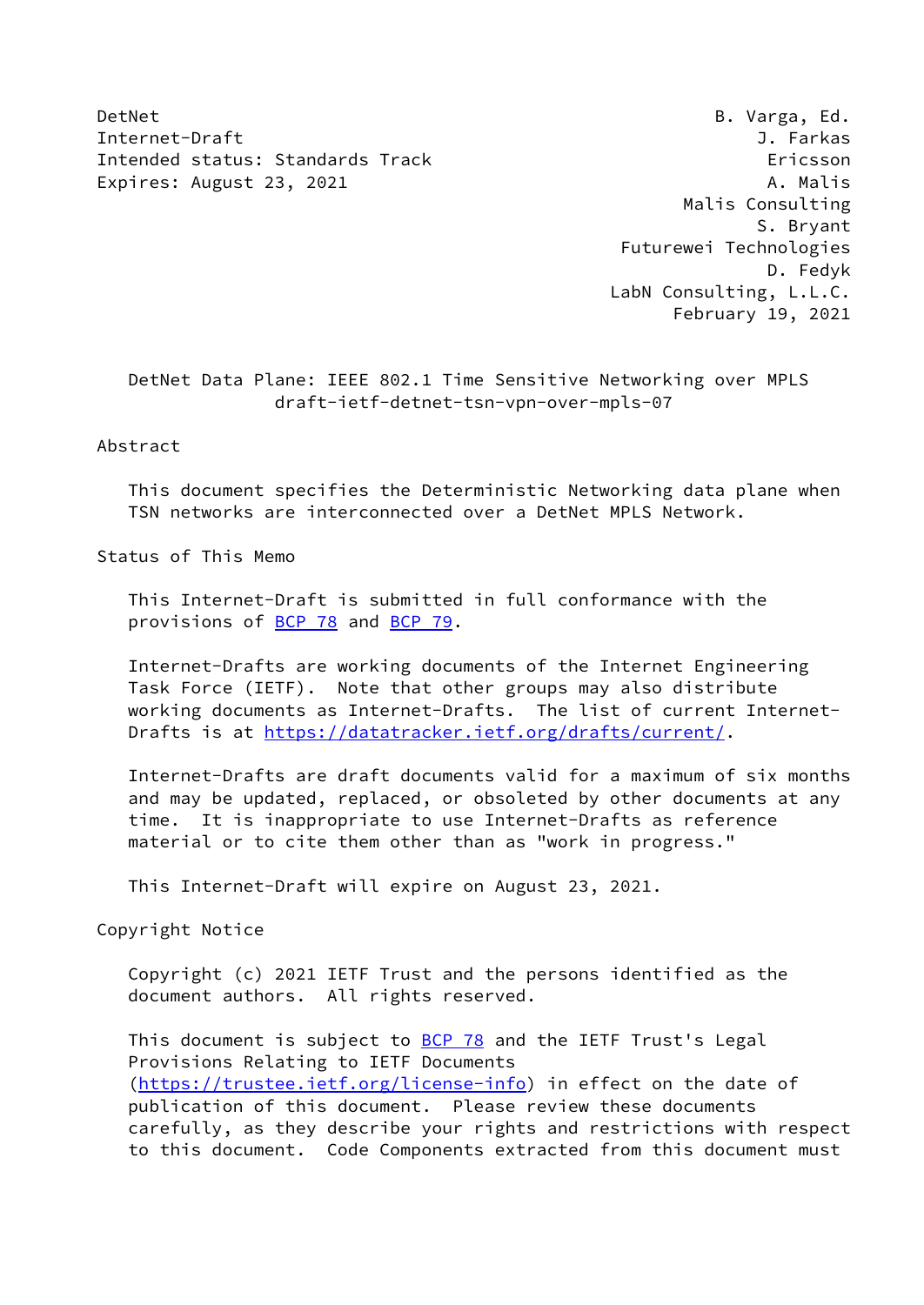Varga, et al. **Expires August 23, 2021** [Page 1]

<span id="page-1-1"></span>Internet-Draft TSN over DetNet MPLS February 2021

 include Simplified BSD License text as described in Section 4.e of the Trust Legal Provisions and are provided without warranty as described in the Simplified BSD License.

# Table of Contents

|                                                                            | $\overline{2}$  |
|----------------------------------------------------------------------------|-----------------|
| 2.                                                                         |                 |
| Terms Used in This Document<br>2.1.                                        | $\frac{3}{3}$   |
|                                                                            | $\overline{3}$  |
| 2.3.                                                                       | $\overline{4}$  |
| IEEE 802.1 TSN Over DetNet MPLS Data Plane Scenario<br>3.                  | $\overline{4}$  |
| $\overline{4}$ .                                                           | 6               |
| Overview $\ldots \ldots \ldots \ldots \ldots \ldots \ldots \ldots$<br>4.1. | $\underline{6}$ |
| TSN over DetNet MPLS Encapsulation<br>4.2.                                 | $\overline{1}$  |
| $\overline{5}$ . TSN over MPLS Data Plane Procedures                       | $\underline{8}$ |
| Edge Node TSN Procedures<br>5.1.                                           | $\underline{8}$ |
| Edge Node DetNet Service Proxy Procedures<br>5.2.                          | 9               |
| Edge Node DetNet Service and Forwarding Sub-Layer<br>5.3.                  |                 |
|                                                                            | <u>10</u>       |
| Controller Plane (Management and Control) Considerations<br><u>6</u> .     | 11              |
| 7.                                                                         | 12              |
| 8.                                                                         | 13              |
| 9.                                                                         | 13              |
|                                                                            | 13              |
| 10.1.                                                                      | 13              |
|                                                                            |                 |
| Informative References<br>10.2.                                            | 14              |

# <span id="page-1-0"></span>[1](#page-1-0). Introduction

 The Time-Sensitive Networking Task Group (TSN TG) within IEEE 802.1 Working Group deals with deterministic services through IEEE 802 networks. Deterministic Networking (DetNet) defined by IETF is a service that can be offered by a L3 network to DetNet flows. General background and concepts of DetNet can be found in [[RFC8655](https://datatracker.ietf.org/doc/pdf/rfc8655)].

 This document specifies the use of a DetNet MPLS network to interconnect TSN nodes/network segments. DetNet MPLS data plane is defined in [[RFC8964\]](https://datatracker.ietf.org/doc/pdf/rfc8964).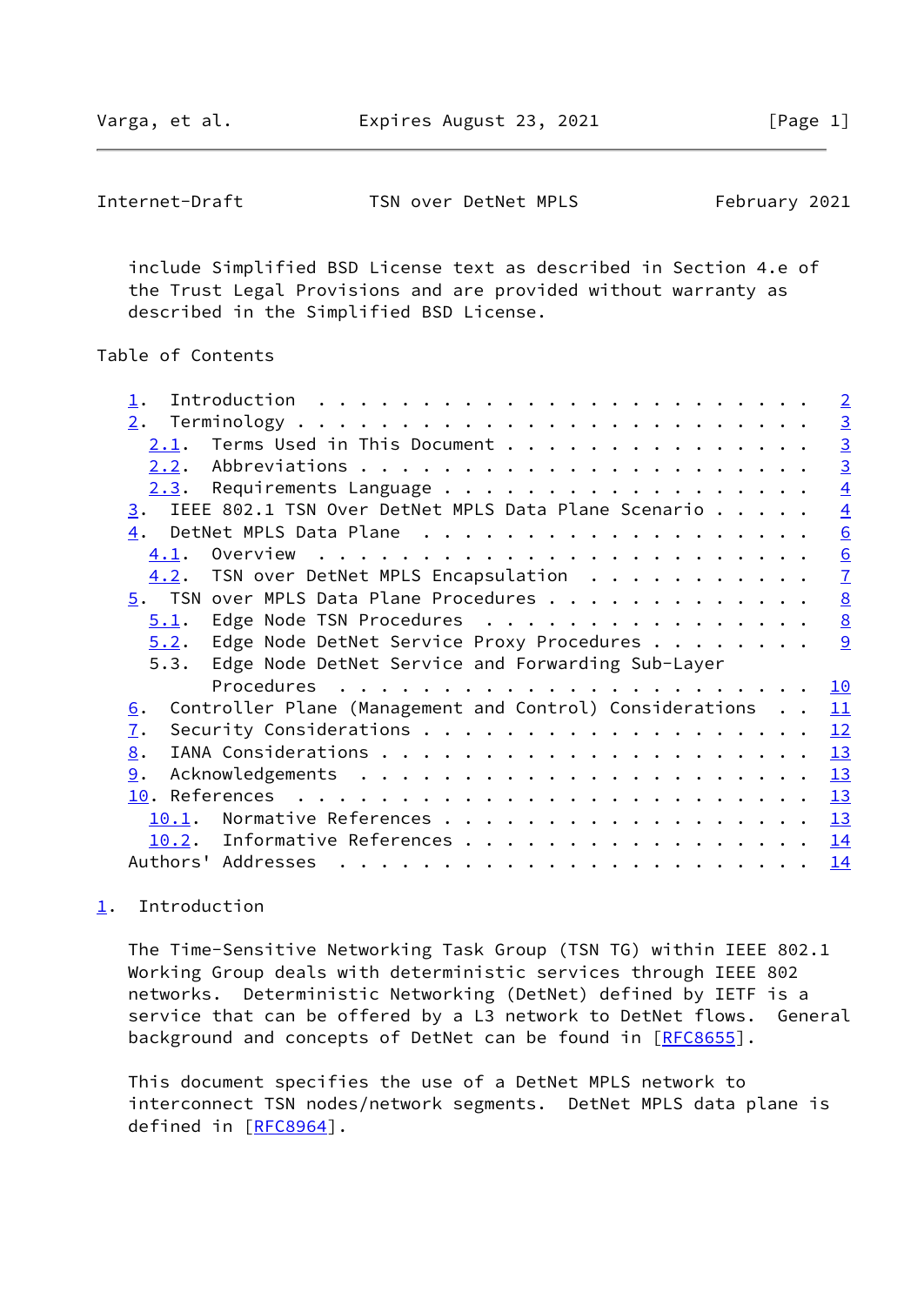Varga, et al. **Expires August 23, 2021** [Page 2]

<span id="page-2-1"></span>Internet-Draft TSN over DetNet MPLS February 2021

- <span id="page-2-0"></span>[2](#page-2-0). Terminology
- <span id="page-2-2"></span>[2.1](#page-2-2). Terms Used in This Document

 This document uses the terminology and concepts established in the DetNet architecture [\[RFC8655](https://datatracker.ietf.org/doc/pdf/rfc8655)] and [[RFC8938](https://datatracker.ietf.org/doc/pdf/rfc8938)], and [\[RFC8964](https://datatracker.ietf.org/doc/pdf/rfc8964)]. TSN specific terms are defined in the TSN TG of IEEE 802.1 Working Group. The reader is assumed to be familiar with these documents and their terminology.

### <span id="page-2-3"></span>[2.2](#page-2-3). Abbreviations

The following abbreviations are used in this document:

| AC             | Attachment Circuit.                                                 |
|----------------|---------------------------------------------------------------------|
| <b>CE</b>      | Customer Edge equipment.                                            |
| $d$ –CW        | DetNet Control Word.                                                |
| DetNet         | Deterministic Networking.                                           |
| DF             | DetNet Flow.                                                        |
| <b>FRER</b>    | Frame Replication and Elimination for Redundancy (TSN<br>function). |
| L2             | Layer 2.                                                            |
| L2VPN          | Layer 2 Virtual Private Network.                                    |
| L <sub>3</sub> | Layer 3.                                                            |
| <b>LSR</b>     | Label Switching Router.                                             |
| <b>MPLS</b>    | Multiprotocol Label Switching.                                      |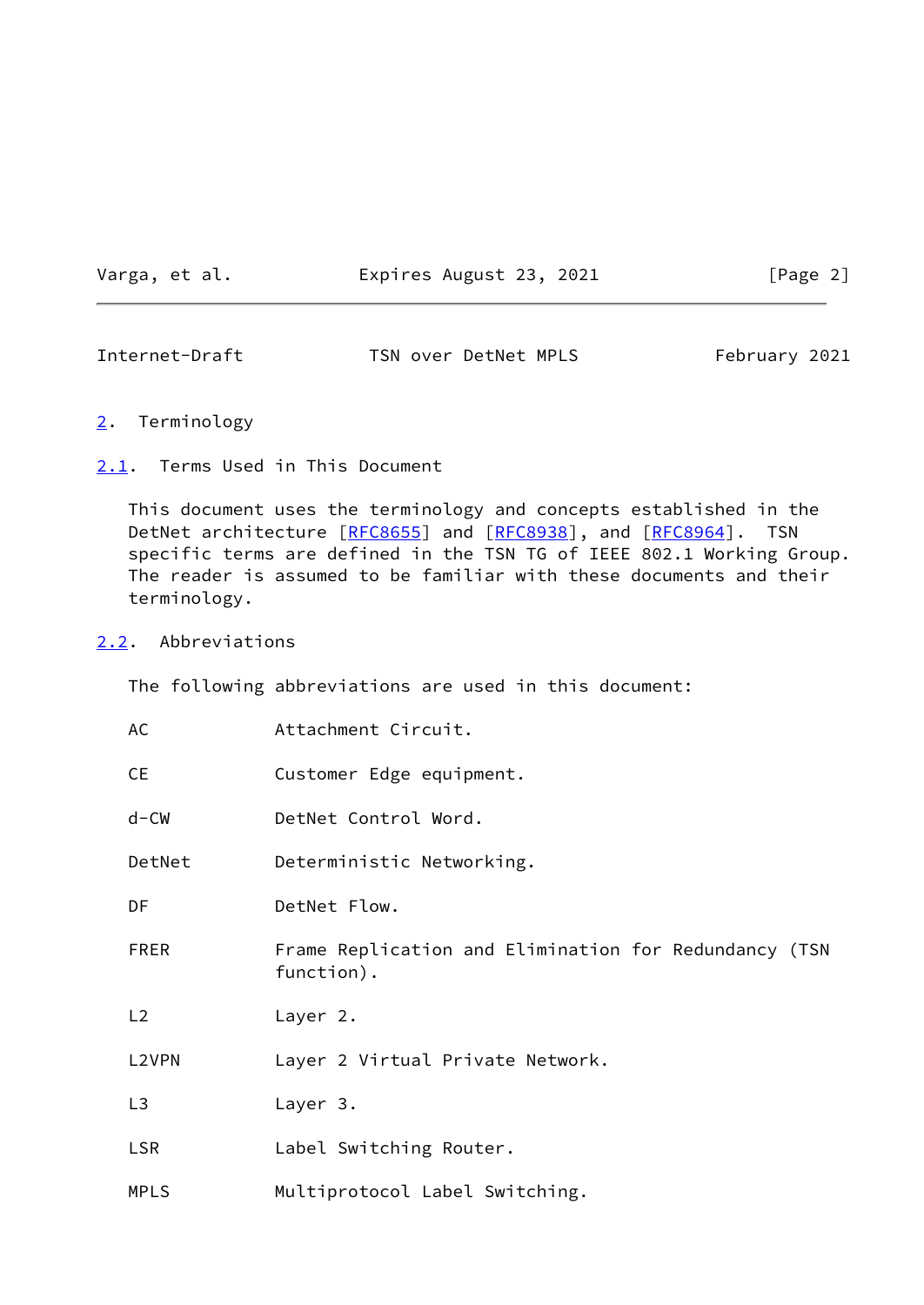| MPLS-TE       | Multiprotocol Label Switching - Traffic Engineering.    |
|---------------|---------------------------------------------------------|
| <b>NSP</b>    | Native Service Processing.                              |
| 0AM           | Operations, Administration, and Maintenance.            |
| <b>PE</b>     | Provider Edge.                                          |
| <b>PREOF</b>  | Packet Replication, Elimination and Ordering Functions. |
| <b>PW</b>     | PseudoWire.                                             |
|               |                                                         |
| Varga, et al. | Expires August 23, 2021<br>[Page 3]                     |

<span id="page-3-1"></span>Internet-Draft TSN over DetNet MPLS February 2021

- S-PE Switching Provider Edge.
- T-PE Terminating Provider Edge.
- TSN Time-Sensitive Network.
- <span id="page-3-0"></span>[2.3](#page-3-0). Requirements Language

 The key words "MUST", "MUST NOT", "REQUIRED", "SHALL", "SHALL NOT", "SHOULD", "SHOULD NOT", "RECOMMENDED", "NOT RECOMMENDED", "MAY", and "OPTIONAL" in this document are to be interpreted as described in [BCP](https://datatracker.ietf.org/doc/pdf/bcp14) [14](https://datatracker.ietf.org/doc/pdf/bcp14) [[RFC2119\]](https://datatracker.ietf.org/doc/pdf/rfc2119) [\[RFC8174](https://datatracker.ietf.org/doc/pdf/rfc8174)] when, and only when, they appear in all capitals, as shown here.

<span id="page-3-2"></span>[3](#page-3-2). IEEE 802.1 TSN Over DetNet MPLS Data Plane Scenario

 Figure 1 shows IEEE 802.1 TSN end stations operating over a TSN aware DetNet service running over an MPLS network. DetNet Edge Nodes sit at the boundary of a DetNet domain. They are responsible for mapping non-DetNet aware L2 traffic to DetNet services. They also support the imposition and disposition of the required DetNet encapsulation. These are functionally similar to pseudowire (PW) Terminating Provider Edge (T-PE) nodes which use MPLS-TE LSPs. In this example TSN Streams are simple applications over DetNet flows. The specific of this operation are discussed later in this document.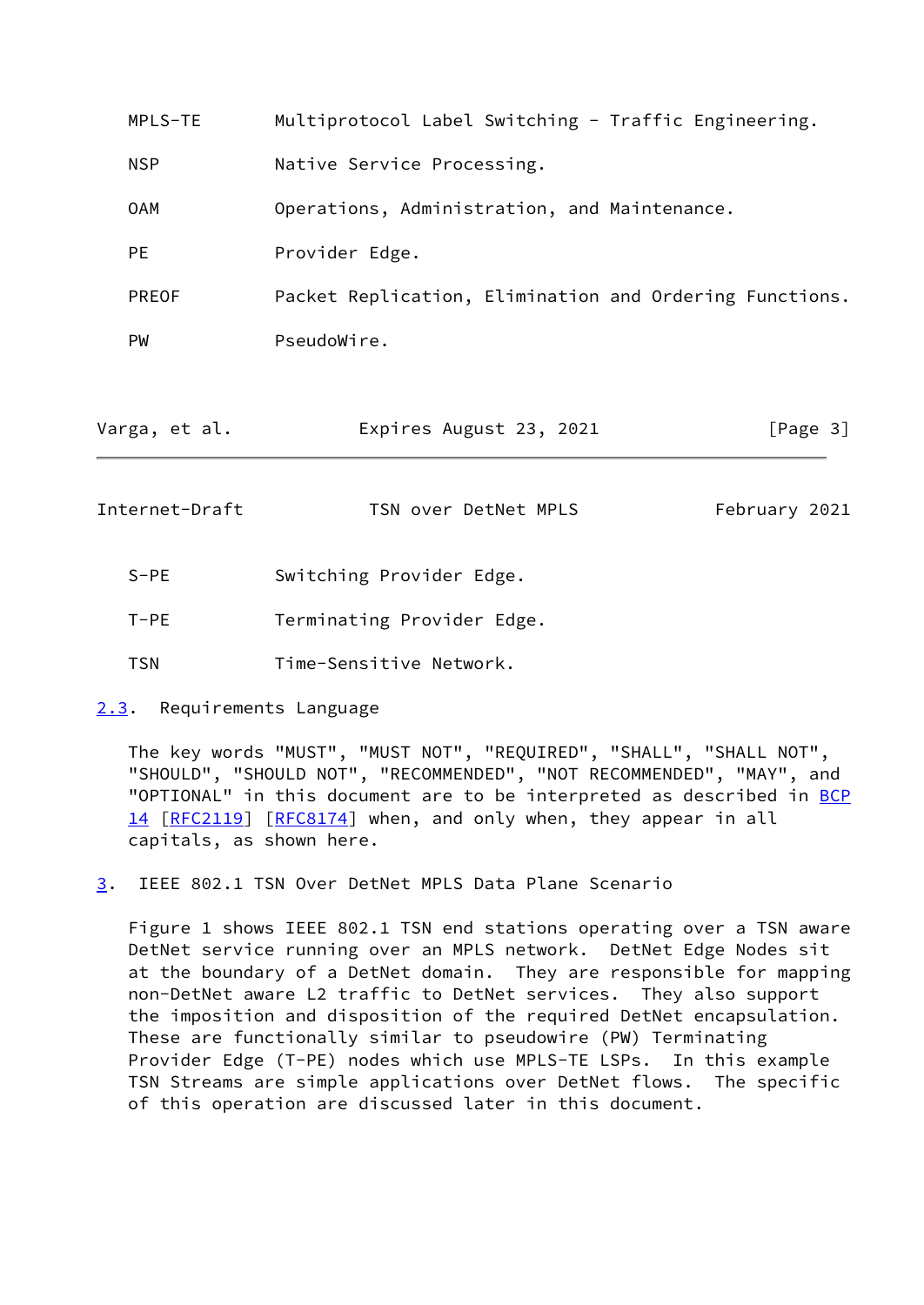| Varga, et al. | Expires August 23, 2021 | [Page 4] |
|---------------|-------------------------|----------|
|               |                         |          |

 $\overline{\phantom{0}}$ 

Internet-Draft TSN over DetNet MPLS February 2021

| TSN        | Edge     | Transit | Edge     | TSN        |
|------------|----------|---------|----------|------------|
| End System | Node     | Node    | Node     | End System |
|            | $(T-PE)$ | (LSR)   | $(T-PE)$ |            |

| <b>TSN</b><br>Applic. | <---------End to End TSN Service---------->                                                                                     |                                                                                         | <b>TSN</b><br>Applic. |
|-----------------------|---------------------------------------------------------------------------------------------------------------------------------|-----------------------------------------------------------------------------------------|-----------------------|
| TSN                   | $-----++$ ++<br>$ $ \S-Proxy:<br>$ TSN $ $ Svc $<br>+---+ +---+   +----------+  +---+ +---+                                     | $+ \ldots \ldots \ldots + + + - - - - - - -$<br>$:$ S-Proxy/    <br>$ Svc $ $ TSN $ $ $ |                       |
| L <sub>2</sub>        | ------,--+ +-,-+ +-,-+   +---,----,-+   +--,+ +-,-+ +---,------+<br>[Network]<br>$\mathbf{v}$ and $\mathbf{v}$ and $\mathbf{v}$ | [Network]<br>$\Delta$ and $\Delta$ and $\Delta$                                         |                       |
|                       | ----------- TSN                                                                                                                 | _ _________                                                                             |                       |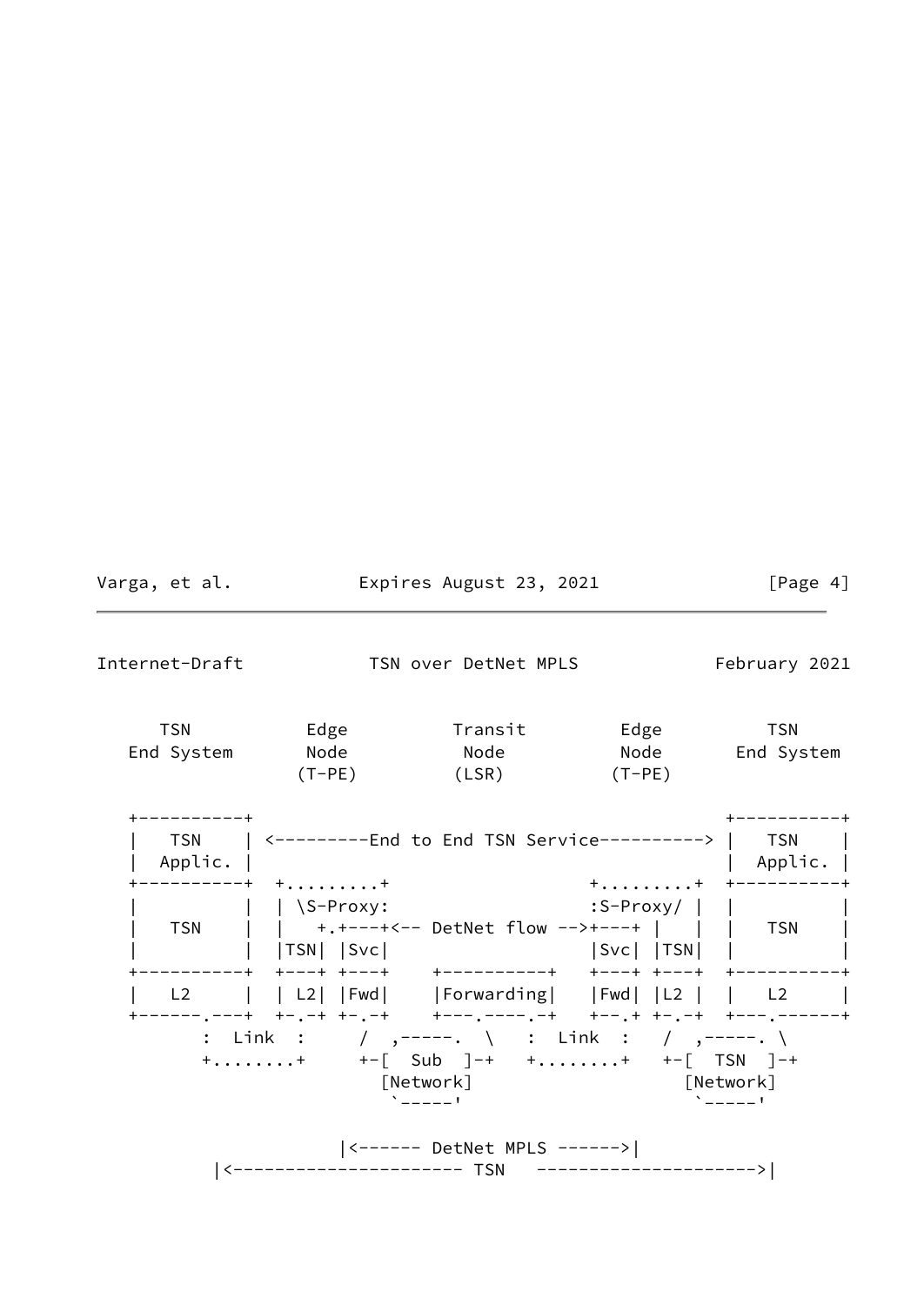### Figure 1: A TSN over DetNet MPLS Enabled Network

 In this example, edge nodes provide a service proxy function that "associates" the DetNet flows and native flows (i.e., TSN Streams) at the edge of the DetNet domain. TSN streams are treated as App-flows for DetNet. The whole DetNet domain behaves as a TSN relay node for the TSN streams. The service proxy behaves as a port of that TSN relay node.

 Figure 2 illustrates how DetNet can provide services for IEEE 802.1 TSN end systems, CE1 and CE2, over a DetNet enabled MPLS network. Edge nodes, E1 and E2, insert and remove required DetNet data plane encapsulation. The 'X' in the edge nodes and relay node, R1, represent a potential DetNet compound flow packet replication and elimination point. This conceptually parallels L2VPN services, and could leverage existing related solutions as discussed below.

| Varga, et al. | Expires August 23, 2021 | [Page 5] |
|---------------|-------------------------|----------|
|               |                         |          |

<span id="page-5-0"></span>Internet-Draft TSN over DetNet MPLS February 2021

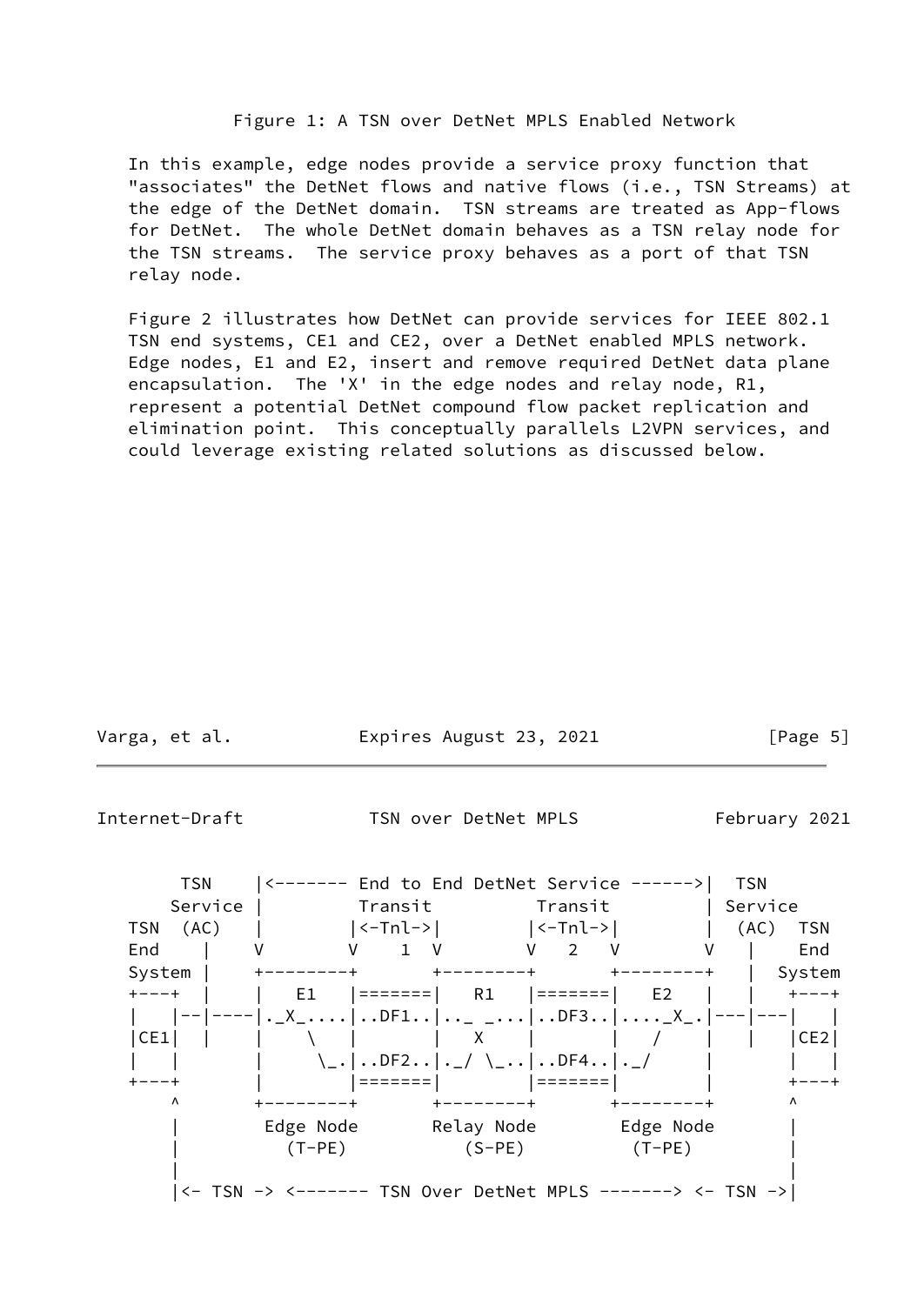```
 | |
|<-------- Time Sensitive Networking (TSN) Service ------->|
```

```
 X = Service protection
DFx = DetNet member flow x over a TE LSP
   AC = Attachment Circuit
  Tn = Tunnel
```
Figure 2: IEEE 802.1TSN Over DetNet

#### <span id="page-6-0"></span>[4](#page-6-0). DetNet MPLS Data Plane

## <span id="page-6-1"></span>[4.1](#page-6-1). Overview

 The basic approach defined in [[RFC8964](https://datatracker.ietf.org/doc/pdf/rfc8964)] supports the DetNet service sub-layer based on existing pseudowire (PW) encapsulations and mechanisms, and supports the DetNet forwarding sub-layer based on existing MPLS Traffic Engineering encapsulations and mechanisms.

 A node operating on a DetNet flow in the Detnet service sub-layer, i.e. a node processing a DetNet packet which has the S-Label as top of stack uses the local context associated with that S-Label, for example a received F-Label, to determine what local DetNet operation(s) are applied to that packet. An S-Label may be unique when taken from the platform label space  $[REC3031]$ , which would enable correct DetNet flow identification regardless of which input interface or LSP the packet arrives on. The service sub-layer functions (i.e., PREOF) use a DetNet control word (d-CW).

 The DetNet MPLS data plane builds on MPLS Traffic Engineering encapsulations and mechanisms to provide a forwarding sub-layer that is responsible for providing resource allocation and explicit routes.

| Varga, et al. |  | Expires August 23, 2021 |  | [Page 6] |  |
|---------------|--|-------------------------|--|----------|--|
|---------------|--|-------------------------|--|----------|--|

<span id="page-6-2"></span>Internet-Draft TSN over DetNet MPLS February 2021

 The forwarding sub-layer is supported by one or more forwarding labels (F-Labels).

 DetNet edge/relay nodes are DetNet service sub-layer aware, understand the particular needs of DetNet flows and provide both DetNet service and forwarding sub-layer functions. They add, remove and process d-CWs, S-Labels and F-labels as needed. MPLS DetNet nodes and transit nodes include DetNet forwarding sub-layer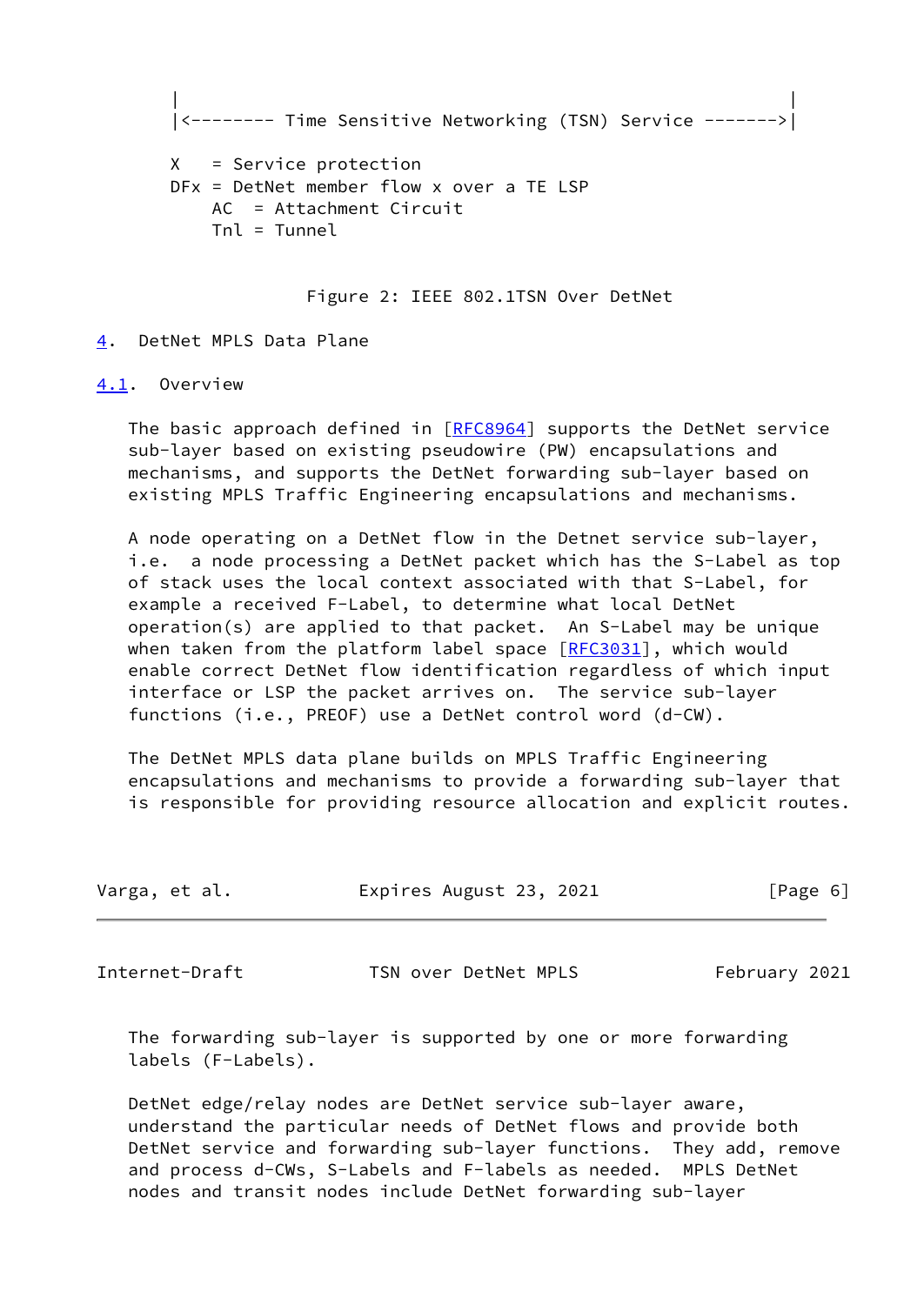functions, notably, support for explicit routes and resource allocation to eliminate (or reduce) congestion loss and jitter. Unlike other DetNet node types, transit nodes provide no service sub layer processing.

<span id="page-7-0"></span>[4.2](#page-7-0). TSN over DetNet MPLS Encapsulation

 The basic encapsulation approach is to treat a TSN Stream as an App flow from the DetNet MPLS perspective. The corresponding example shown in Figure 3. Note, that three example flows are shown in the figure.

| /->              | ------+        | +------+ +------+                |                                          | <b>TSN</b> | $\Lambda$ $\Lambda$ |
|------------------|----------------|----------------------------------|------------------------------------------|------------|---------------------|
| <b>MPLS</b>      | X              |                                  | X  <- Appli                              |            | $\mathbf{\ddot{.}}$ |
| $App-Flow < -+$  | -----+         | +------+                         | $+ - - - - - +$                          | cation     | : :(1)              |
|                  |                | $ TSN-L2 $ $ TSN-L2 $ $ TSN-L2 $ |                                          |            | $:$ $\vee$          |
|                  |                |                                  | -> +---+======+--+======+--+======+----+ |            |                     |
|                  | l d-CW         | d-CW     d-CW                    |                                          |            |                     |
| DetNet-MPLS      |                | +------+ +------+                | キーーーーーーキ                                 |            | :(2)                |
|                  |                | Labels   Labels   Labels         |                                          |            | v                   |
|                  | キーーーキニニニニニニキー  | -+======+--+======+              |                                          |            |                     |
| Link/Sub-Network | L <sub>2</sub> | TSN                              | $ $ UDP                                  |            |                     |
|                  |                |                                  |                                          |            |                     |
|                  |                |                                  | ΙP                                       |            |                     |
|                  |                |                                  |                                          |            |                     |
|                  |                |                                  | L <sub>2</sub>                           |            |                     |
|                  |                |                                  |                                          |            |                     |
| $(1)$ TCM $CL$   |                |                                  |                                          |            |                     |

(1) TSN Stream

(2) DetNet MPLS Flow

Figure 3: Examples of TSN over MPLS Encapsulation Formats

 In the figure, "Application" indicates the application payload carried by the TSN network. "MPLS App-Flow" indicates that the TSN Stream is the payload from the perspective of the DetNet MPLS data plane defined in [\[RFC8964](https://datatracker.ietf.org/doc/pdf/rfc8964)]. A single DetNet MPLS flow can aggregate multiple TSN Streams.

Varga, et al. **Expires August 23, 2021** [Page 7]

<span id="page-7-1"></span>

| Internet-Draft | TSN over DetNet MPLS | February 2021 |
|----------------|----------------------|---------------|
|                |                      |               |

Note: In order to avoid fragmentation (see section [5.3 of \[RFC3985\]\)](https://datatracker.ietf.org/doc/pdf/rfc3985#section-5.3),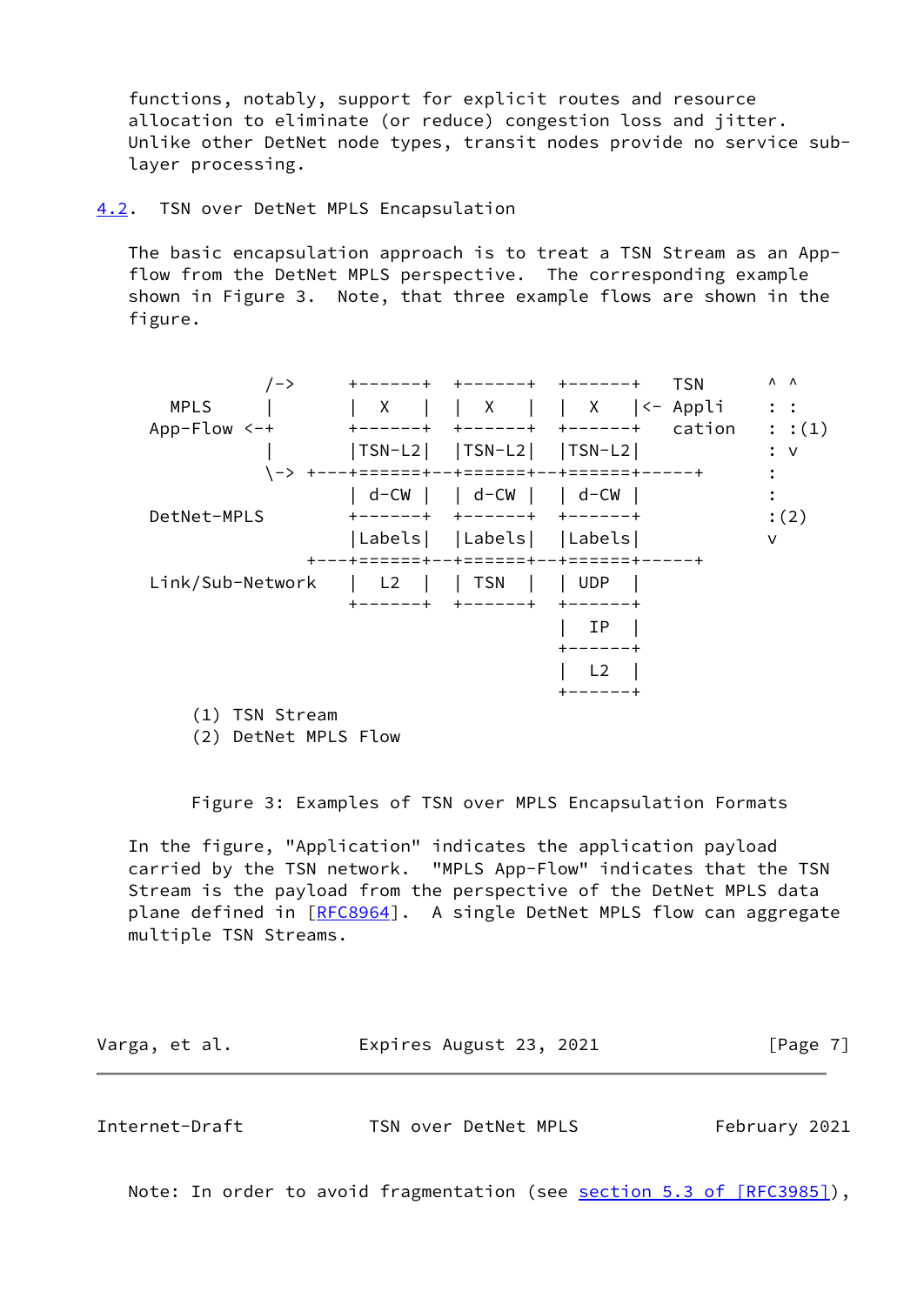the network operator has to make sure that all the DetNet encapsulation overhead plus the TSN App-flow do not exceed the DetNet network's MTU.

<span id="page-8-0"></span>[5](#page-8-0). TSN over MPLS Data Plane Procedures

 The description of Edge Nodes procedures and functions for TSN over DetNet MPLS scenarios follows the concepts from [\[RFC3985](https://datatracker.ietf.org/doc/pdf/rfc3985)], and covers the Edge Nodes components shown in Figure 1. In this section the following procedures of DetNet Edge Nodes are described:

- o TSN related [\(Section 5.1](#page-8-1))
- o DetNet Service Proxy [\(Section 5.2](#page-9-0))
- o DetNet service and forwarding sub-layer ([Section 5.3\)](#page-10-1)

 The sub-sections describe procedures for forwarding packets by DetNet Edge nodes, where such packets are received from either directly connected CEs (TSN nodes) or some other DetNet Edge nodes.

<span id="page-8-1"></span>[5.1](#page-8-1). Edge Node TSN Procedures

 The Time-Sensitive Networking (TSN) Task Group of the IEEE 802.1 Working Group have defined (and are defining) a number of amendments to [[IEEE8021Q\]](#page-15-0) that provide zero congestion loss and bounded latency in bridged networks. [[IEEE8021CB\]](#page-13-6) defines packet replication and elimination functions for a TSN network.

 The implementation of TSN entity (i.e., TSN packet processing functions) must be compliant with the relevant IEEE 802.1 standards.

 TSN specific functions are executed on the data received by the DetNet Edge Node from the connected CE before being forwarded to connected CE(s) or presented to the DetNet Service Proxy function for transmission across the DetNet domain. TSN specific functions are also executed on the data received from a DetNet PW by a PE before the data is output on the Attachment Circuit(s) (AC).

 TSN packet processing function(s) of Edge Nodes (T-PE) are belonging to the native service processing (NSP) [\[RFC3985](https://datatracker.ietf.org/doc/pdf/rfc3985)] block. This is similar to other functionalities being defined by standard bodies other than the IETF (for example in case of Ethernet: stripping, overwriting or adding VLAN tags, etc.). Depending on the TSN role of the Edge Node in the end-to-end TSN service selected TSN functions are supported.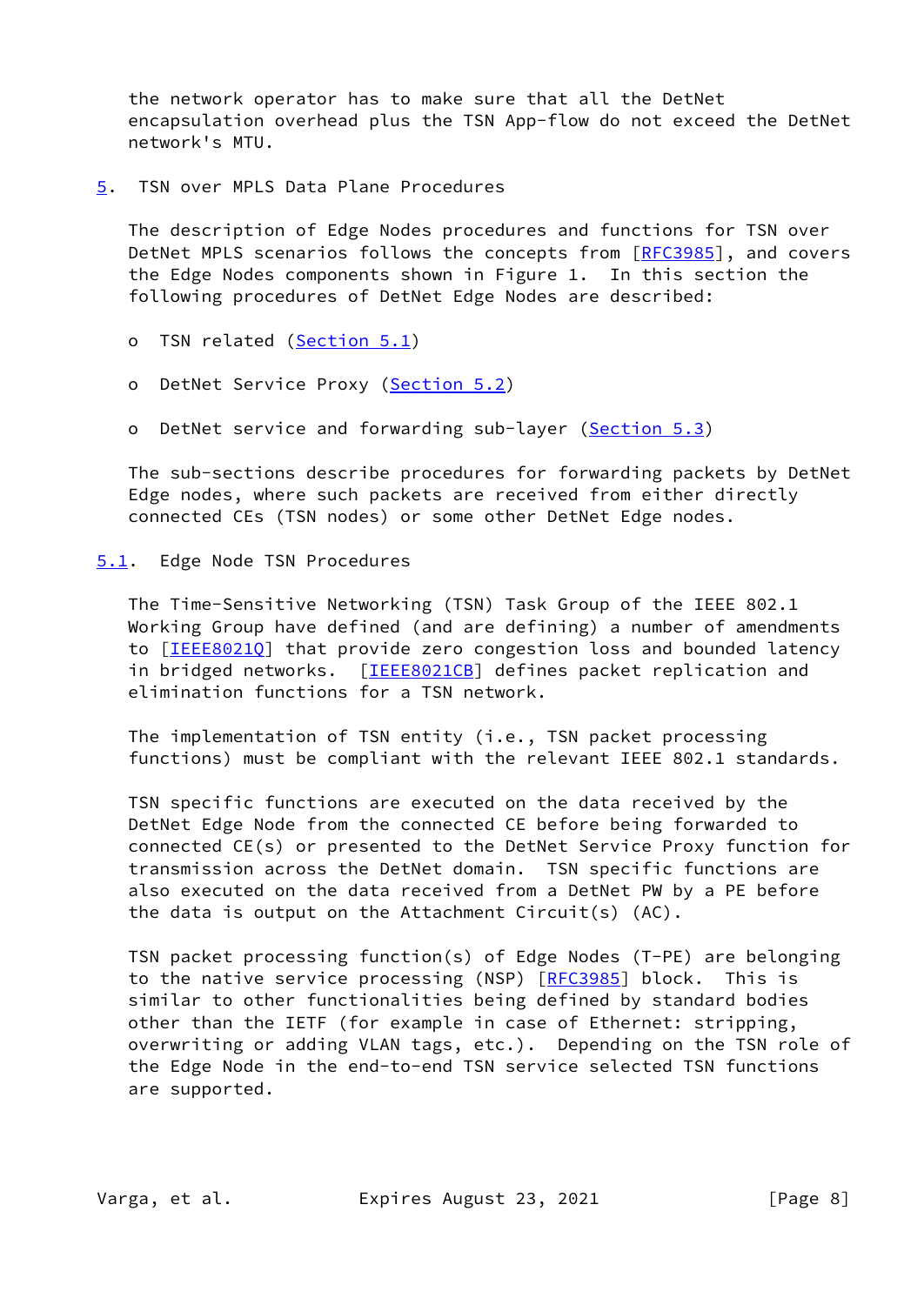<span id="page-9-1"></span>Internet-Draft TSN over DetNet MPLS February 2021

 When a PE receives a packet from a CE, on a given AC with DetNet service, it first checks via Stream Identification (see Clause 6. of [\[IEEE8021CB\]](#page-13-6) and [\[IEEEP8021CBdb\]](#page-14-2)) whether the packet belongs to a configured TSN Stream (i.e., App-flow from DetNet perspective). If no Stream ID is matched and no other (VPN) service is configured for the AC, then the packet MUST be dropped. If there is a matching TSN Stream, then the Stream ID specific TSN functions are executed (e.g., ingress policing, header field manipulation in case of active Stream Identification, FRER, etc.). Source MAC lookup may also be used for local MAC address learning.

 If the PE decides to forward the packet, the packet MUST be forwarded according to the TSN Stream specific configuration to connected CE(s) (in case of local bridging) and/or to the DetNet Service Proxy (in case of forwarding to remote  $CE(s)$ ). If there are no TSN Stream specific forwarding configurations, the PE MUST flood the packet to other locally attached CE(s) and to the DetNet Service Proxy. If the administrative policy on the PE does not allow flooding, the PE MUST drop the packet.

 When a TSN entity of the PE receives a packet from the DetNet Service Proxy, it first checks via Stream Identification (see Clause 6. of [\[IEEE8021CB\]](#page-13-6) and [\[IEEEP8021CBdb\]](#page-14-2)) whether the packet belongs to a configured TSN Stream. If no Stream ID is matched, then the packet is dropped. If there is a matching TSN Stream, then the Stream ID specific TSN functions are executed (e.g., header field manipulation in case of active Stream Identification, FRER, etc.). Source MAC lookup may also be used for local MAC address learning.

 If the PE decides to forward the packet, the packet is forwarded according to the TSN Stream specific configuration to connected CE(s). If there are no TSN Stream specific forwarding configurations, the PE floods the packet to locally attached CE(s). If the administrative policy on the PE does not allow flooding, the PE drops the packet.

 Implementations of this document SHALL use management and control information to ensure TSN specific functions of the Edge Node according to the expectations of the connected TSN network.

<span id="page-9-0"></span>[5.2](#page-9-0). Edge Node DetNet Service Proxy Procedures

 The Service Proxy function maps between App-flows and DetNet flows. The DetNet Edge Node TSN entity MUST support the TSN Stream identification functions and the related managed objects as defined in Clause 6. and Clause 9. of [[IEEE8021CB\]](#page-13-6) and [\[IEEEP8021CBdb](#page-14-2)] to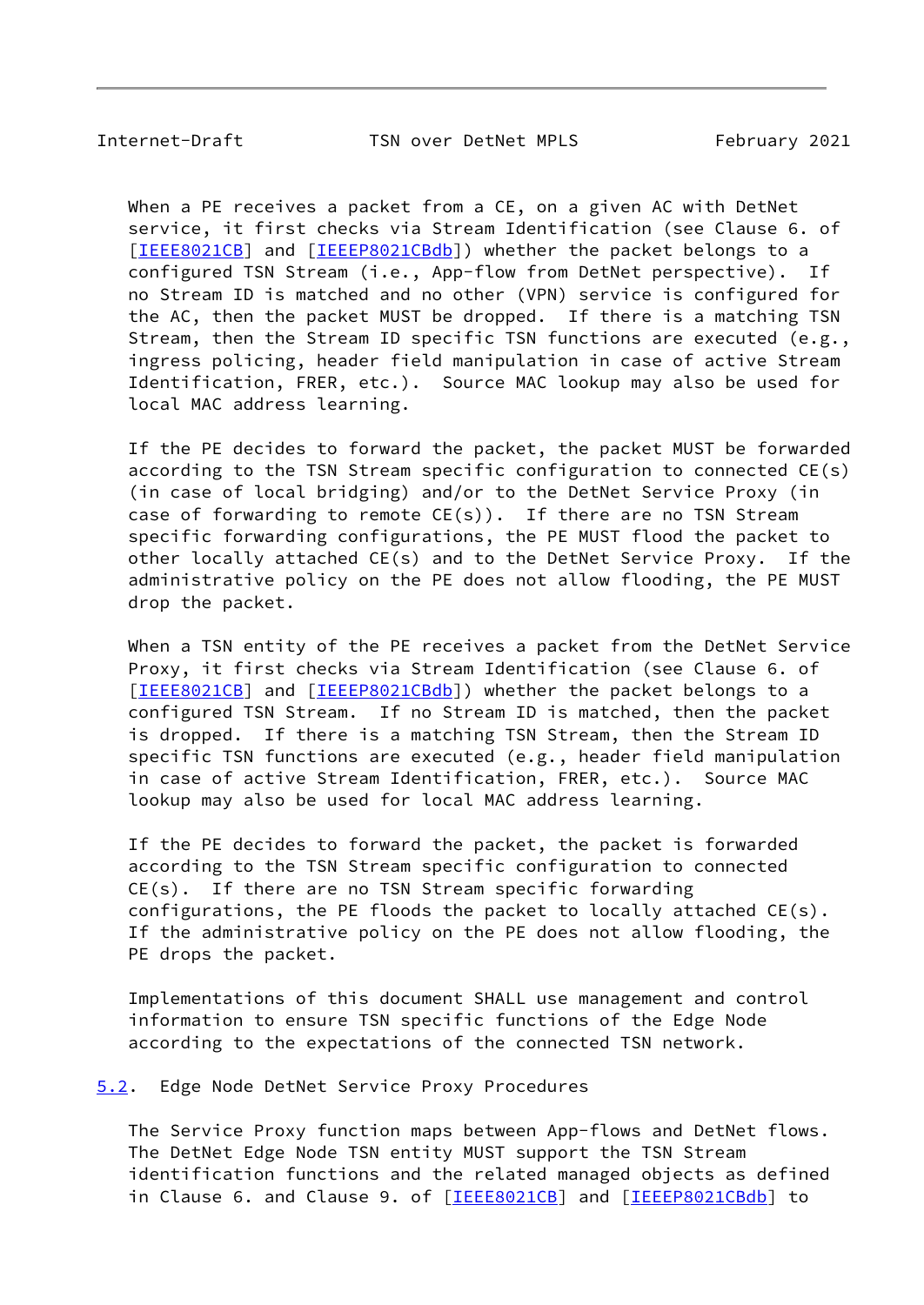recognize the App-flow related packets. The Service Proxy presents TSN Streams as an App-flow to a DetNet Flow.

| Varga, et al. | Expires August 23, 2021 | [Page 9] |
|---------------|-------------------------|----------|
|---------------|-------------------------|----------|

<span id="page-10-0"></span>Internet-Draft TSN over DetNet MPLS February 2021

 When a DetNet Service Proxy receives a packet from the TSN Entity it MUST check whether such an App-flow is present in its mapping table. If present it associates the internal DetNet flow-ID to the packet and MUST forward it to the DetNet Service and Forwarding sub-layers. If no match is found it MUST drop the packet.

 When a DetNet Service Proxy receives a packet from the DetNet Service and Forwarding sub-layers it MUST be forwarded to the Edge Node TSN Entity.

 Implementations of this document SHALL use management and control information to map a TSN Stream to a DetNet flow. N:1 mapping (aggregating multiple TSN Streams in a single DetNet flow) SHALL be supported. The management or control function that provisions flow mapping SHALL ensure that adequate resources are allocated and configured to fulfil the service requirements of the mapped flows.

 Due to the (intentional) similarities of the DetNet PREOF and TSN FRER functions service protection function interworking is possible between the TSN and the DetNet domains. Such service protection interworking scenarios might require to copy sequence number fields from TSN (L2) to PW (MPLS) encapsulation. However, such interworking is out-of-scope in this document and left for further study.

<span id="page-10-1"></span>[5.3](#page-10-1). Edge Node DetNet Service and Forwarding Sub-Layer Procedures

In the design of [\[RFC8964](https://datatracker.ietf.org/doc/pdf/rfc8964)] an MPLS service label (the S-Label), similar to a pseudowire (PW) label [[RFC3985\]](https://datatracker.ietf.org/doc/pdf/rfc3985), is used to identify both the DetNet flow identity and the payload MPLS payload type. The DetNet sequence number is carried in the DetNet Control word (d-CW) which carries the Data/OAM discriminator as well. In [[RFC8964](https://datatracker.ietf.org/doc/pdf/rfc8964)] two sequence number sizes are supported: a 16 bit sequence number and a 28 bit sequence number.

 PREOF functions and the provided service recovery is available only within the DetNet domain as the DetNet flow-ID and the DetNet sequence number are not valid outside the DetNet network. MPLS (DetNet) Edge nodes terminate all related information elements encoded in the MPLS labels.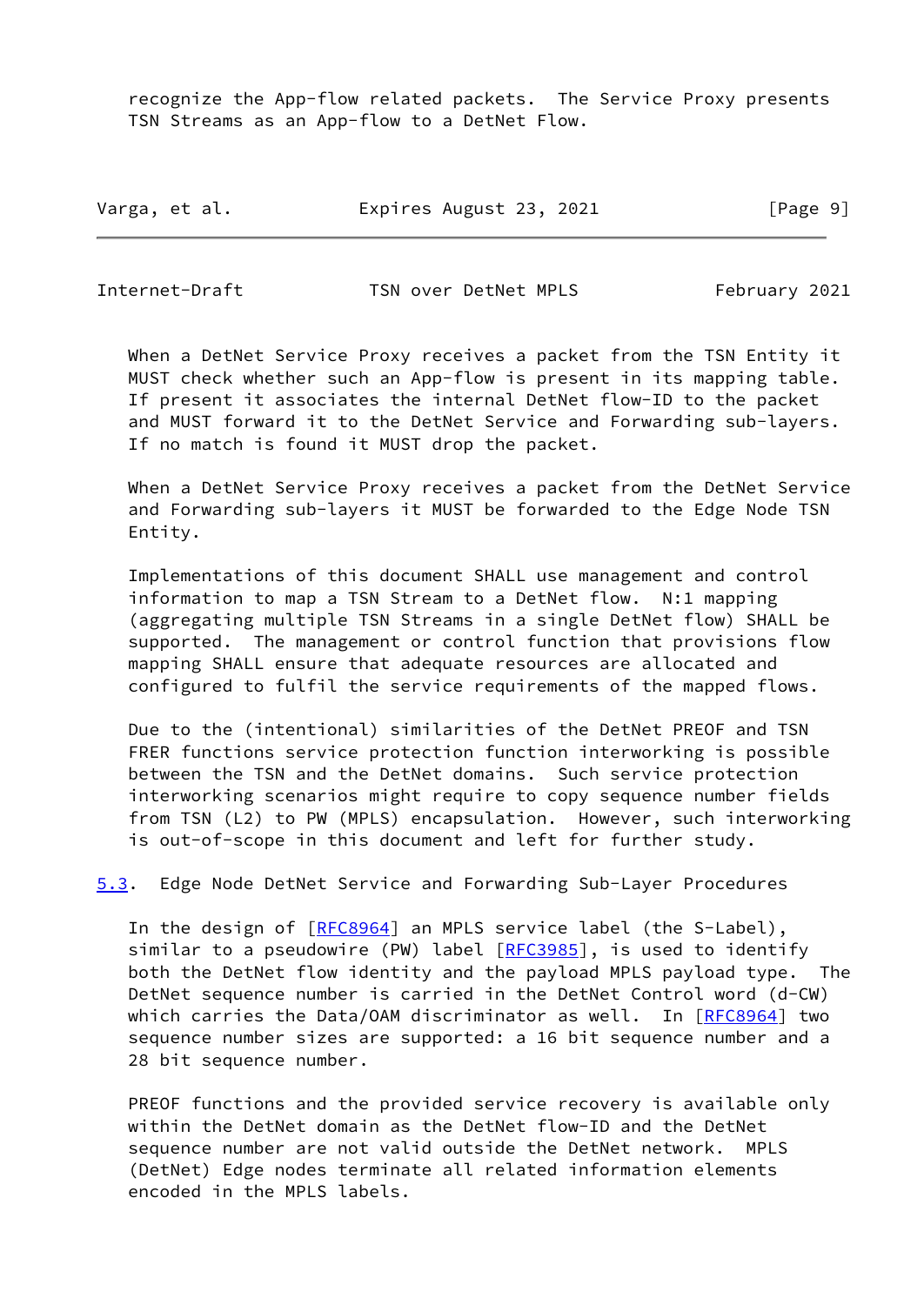When a PE receives a packet from the Service Proxy function it MUST handle the packet as defined in [\[RFC8964](https://datatracker.ietf.org/doc/pdf/rfc8964)].

 When a PE receives an MPLS packet from a remote PE, then, after processing the MPLS label stack, if the top MPLS label ends up being a DetNet S-label that was advertised by this node, then the PE MUST forward the packet according to the configured DetNet Service and

| Varga, et al. | Expires August 23, 2021 | [Page 10] |
|---------------|-------------------------|-----------|
|---------------|-------------------------|-----------|

<span id="page-11-1"></span>Internet-Draft TSN over DetNet MPLS February 2021

 Forwarding sub-layer rules to other PE nodes or via the Detnet Service Proxy function towards locally connected CE(s).

 For further details on DetNet Service and Forwarding sub-layers see [\[RFC8964](https://datatracker.ietf.org/doc/pdf/rfc8964)].

<span id="page-11-0"></span>[6](#page-11-0). Controller Plane (Management and Control) Considerations

 TSN Stream(s) to DetNet flow mapping related information are required only for the service proxy function of MPLS (DetNet) Edge nodes. From the Data Plane perspective there is no practical difference based on the origin of flow mapping related information (management plane or control plane).

 The following summarizes the set of information that is needed to configure TSN over DetNet MPLS:

- o TSN related configuration information according to the TSN role of the DetNet MPLS node, as per [\[IEEE8021Q](#page-15-0)], [\[IEEE8021CB\]](#page-13-6) and [[IEEEP8021CBdb\]](#page-14-2).
- o DetNet MPLS related configuration information according to the DetNet role of the DetNet MPLS node, as per [\[RFC8964](https://datatracker.ietf.org/doc/pdf/rfc8964)].
- o App-Flow identification information to map received TSN Stream(s) to the DetNet flow. Parameters of TSN stream identification are defined in [[IEEE8021CB\]](#page-13-6) and [\[IEEEP8021CBdb](#page-14-2)].

This information MUST be provisioned per DetNet flow.

 Mappings between DetNet and TSN management and control planes are out of scope of the document. Some of the challanges are highligthed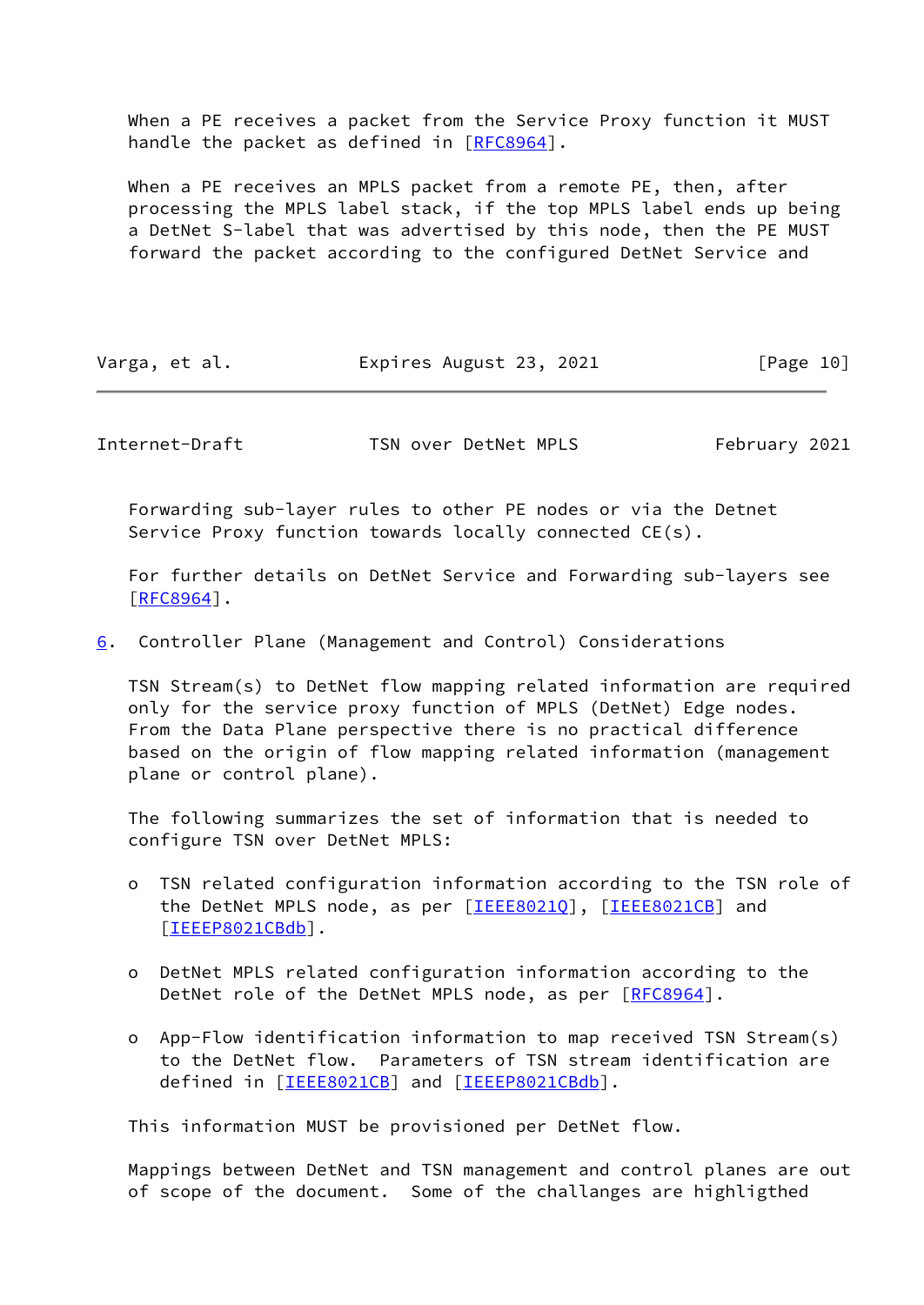below.

 MPLS DetNet Edge nodes are member of both the DetNet domain and the connected TSN network. From the TSN network perspective the MPLS (DetNet) Edge node has a "TSN relay node" role, so TSN specific management and control plane functionalities must be implemented. There are many similarities in the management plane techniques used in DetNet and TSN, but that is not the case for the control plane protocols. For example, RSVP-TE and MSRP behaves differently. Therefore management and control plane design is an important aspect of scenarios, where mapping between DetNet and TSN is required.

 Note that, as the DetNet network is just a portion of the end to end TSN path (i.e., single hop from Ethernet perspective), some parameters (e.g., delay) may differ significantly. Since there is no interworking function the bandwidth of DetNet network is assumed to

| Varga, et al. | Expires August 23, 2021 | [Page 11] |
|---------------|-------------------------|-----------|
|---------------|-------------------------|-----------|

<span id="page-12-0"></span>Internet-Draft TSN over DetNet MPLS February 2021

 be set large enough to handle all TSN Flows it will support. At the egress of the Detnet Domain the MPLS headers are stripped and the TSN flow continues on as a normal TSN flow.

 In order to use a DetNet network to interconnect TSN segments, TSN specific information must be converted to DetNet domain specific ones. TSN Stream ID(s) and stream(s) related parameters/requirements must be converted to a DetNet flow-ID and flow related parameters/ requirements.

 In some case it may be challenging to determine some egress node related information. For example, it may be not trivial to locate the egress point/interface of a TSN Stream with a multicast destination MAC address. Such scenarios may require interaction between control and management plane functions and between DetNet and TSN domains.

 Mapping between DetNet flow identifiers and TSN Stream identifiers, if not provided explicitly, can be done by the service proxy function of an MPLS (DetNet) Edge node locally based on information provided for configuration of the TSN Stream identification functions (e.g., Mask-and-Match Stream identification).

 Triggering the setup/modification of a DetNet flow in the DetNet network is an example where management and/or control plane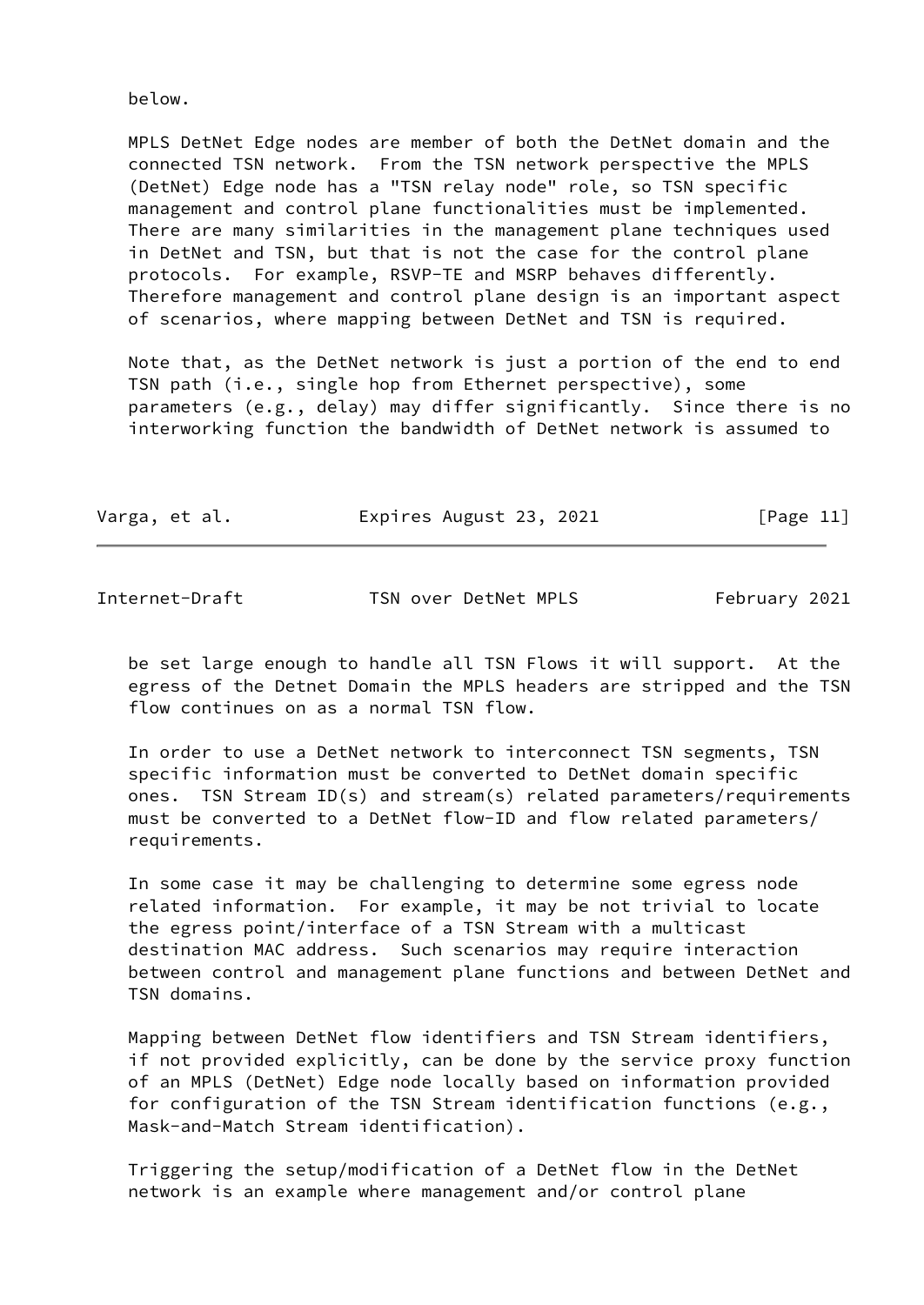interactions are required between the DetNet and the TSN network.

 Configuration of TSN specific functions (e.g., FRER) inside the TSN network is a TSN domain specific decision and may not be visible in the DetNet domain. Service protection interworking scenarios are left for further study.

<span id="page-13-0"></span>[7](#page-13-0). Security Considerations

 Security considerations for DetNet are described in detail in  $[I-D.iett-detnet-security]$ . General security considerations are described in [\[RFC8655](https://datatracker.ietf.org/doc/pdf/rfc8655)].

 DetNet MPLS data plane specific considerations are summarized and described in [\[RFC8964](https://datatracker.ietf.org/doc/pdf/rfc8964)] including any application flow types. This document focuses on the scenario where TSN Streams are the application flows for DetNet and it is already covered by those DetNet MPLS data plane security considerations.

<span id="page-13-2"></span>

| Varga, et al.  | Expires August 23, 2021 | [Page 12]     |
|----------------|-------------------------|---------------|
| Internet-Draft | TSN over DetNet MPLS    | February 2021 |

<span id="page-13-1"></span>[8](#page-13-1). IANA Considerations

This document makes no IANA requests.

<span id="page-13-3"></span>[9](#page-13-3). Acknowledgements

 The authors wish to thank Norman Finn, Lou Berger, Craig Gunther, Christophe Mangin and Jouni Korhonen for their various contributions to this work.

- <span id="page-13-4"></span>[10.](#page-13-4) References
- <span id="page-13-5"></span>[10.1](#page-13-5). Normative References

<span id="page-13-6"></span>[IEEE8021CB]

 IEEE 802.1, "Standard for Local and metropolitan area networks - Frame Replication and Elimination for Reliability (IEEE Std 802.1CB-2017)", 2017,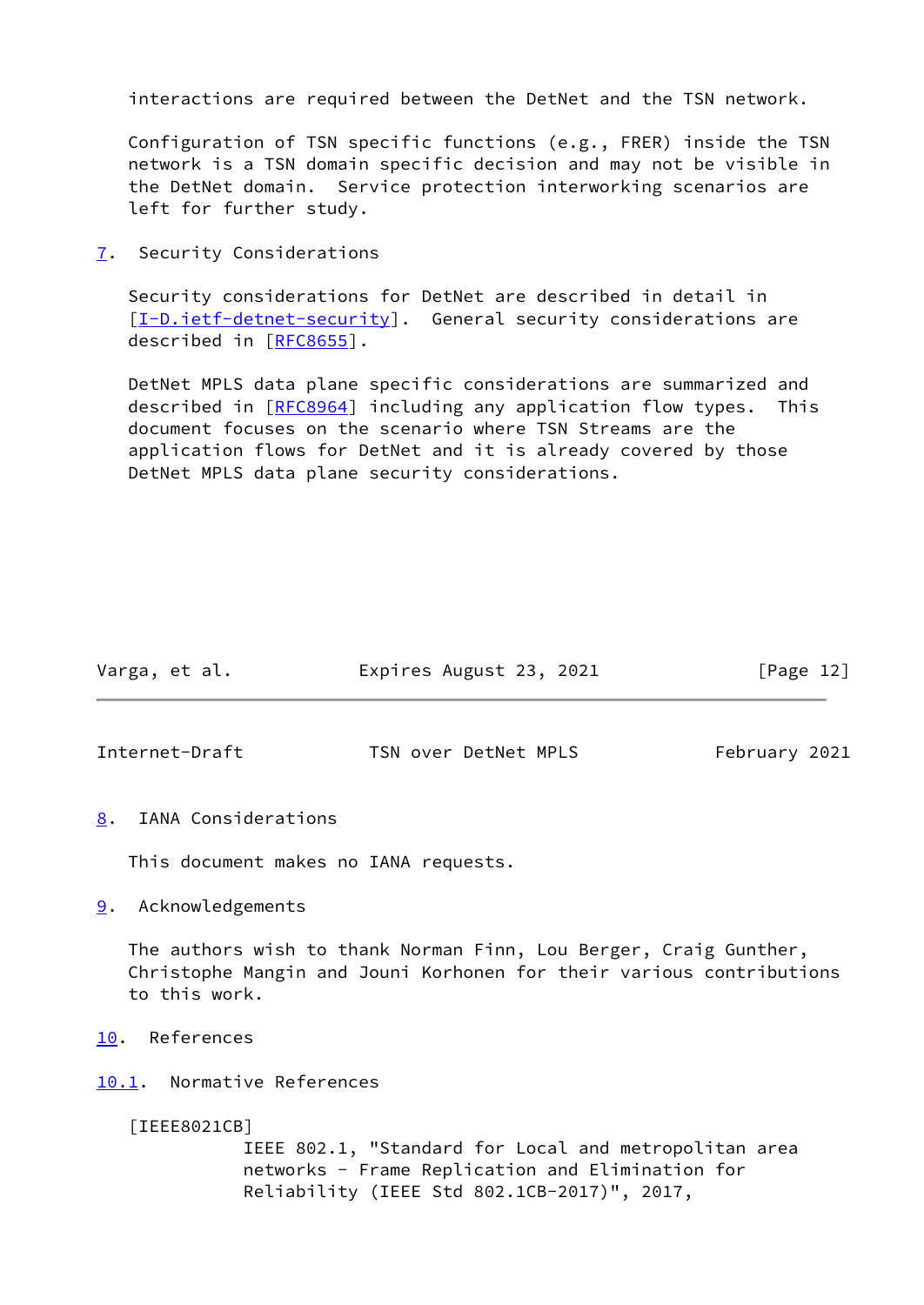<[http://standards.ieee.org/about/get/>](http://standards.ieee.org/about/get/).

<span id="page-14-2"></span>[IEEEP8021CBdb]

 Mangin, C., "Extended Stream identification functions", IEEE P802.1CBdb /D1.0 P802.1CBdb, September 2020, <[http://www.ieee802.org/1/files/private/db-drafts/d1/802-](http://www.ieee802.org/1/files/private/db-drafts/d1/802-1CBdb-d1-0.pdf) [1CBdb-d1-0.pdf](http://www.ieee802.org/1/files/private/db-drafts/d1/802-1CBdb-d1-0.pdf)>.

- [RFC2119] Bradner, S., "Key words for use in RFCs to Indicate Requirement Levels", [BCP 14](https://datatracker.ietf.org/doc/pdf/bcp14), [RFC 2119](https://datatracker.ietf.org/doc/pdf/rfc2119), DOI 10.17487/RFC2119, March 1997, <[https://www.rfc-editor.org/info/rfc2119>](https://www.rfc-editor.org/info/rfc2119).
- [RFC3031] Rosen, E., Viswanathan, A., and R. Callon, "Multiprotocol Label Switching Architecture", [RFC 3031](https://datatracker.ietf.org/doc/pdf/rfc3031), DOI 10.17487/RFC3031, January 2001, <[https://www.rfc-editor.org/info/rfc3031>](https://www.rfc-editor.org/info/rfc3031).
- [RFC8174] Leiba, B., "Ambiguity of Uppercase vs Lowercase in [RFC](https://datatracker.ietf.org/doc/pdf/rfc2119) [2119](https://datatracker.ietf.org/doc/pdf/rfc2119) Key Words", [BCP 14](https://datatracker.ietf.org/doc/pdf/bcp14), [RFC 8174,](https://datatracker.ietf.org/doc/pdf/rfc8174) DOI 10.17487/RFC8174, May 2017, [<https://www.rfc-editor.org/info/rfc8174](https://www.rfc-editor.org/info/rfc8174)>.
- [RFC8655] Finn, N., Thubert, P., Varga, B., and J. Farkas, "Deterministic Networking Architecture", [RFC 8655,](https://datatracker.ietf.org/doc/pdf/rfc8655) DOI 10.17487/RFC8655, October 2019, <[https://www.rfc-editor.org/info/rfc8655>](https://www.rfc-editor.org/info/rfc8655).

Varga, et al. Expires August 23, 2021 [Page 13]

<span id="page-14-1"></span>Internet-Draft TSN over DetNet MPLS February 2021

- [RFC8938] Varga, B., Ed., Farkas, J., Berger, L., Malis, A., and S. Bryant, "Deterministic Networking (DetNet) Data Plane Framework", [RFC 8938,](https://datatracker.ietf.org/doc/pdf/rfc8938) DOI 10.17487/RFC8938, November 2020, <[https://www.rfc-editor.org/info/rfc8938>](https://www.rfc-editor.org/info/rfc8938).
- [RFC8964] Varga, B., Ed., Farkas, J., Berger, L., Malis, A., Bryant, S., and J. Korhonen, "Deterministic Networking (DetNet) Data Plane: MPLS", [RFC 8964](https://datatracker.ietf.org/doc/pdf/rfc8964), DOI 10.17487/RFC8964, January 2021, [<https://www.rfc-editor.org/info/rfc8964](https://www.rfc-editor.org/info/rfc8964)>.

<span id="page-14-0"></span>[10.2](#page-14-0). Informative References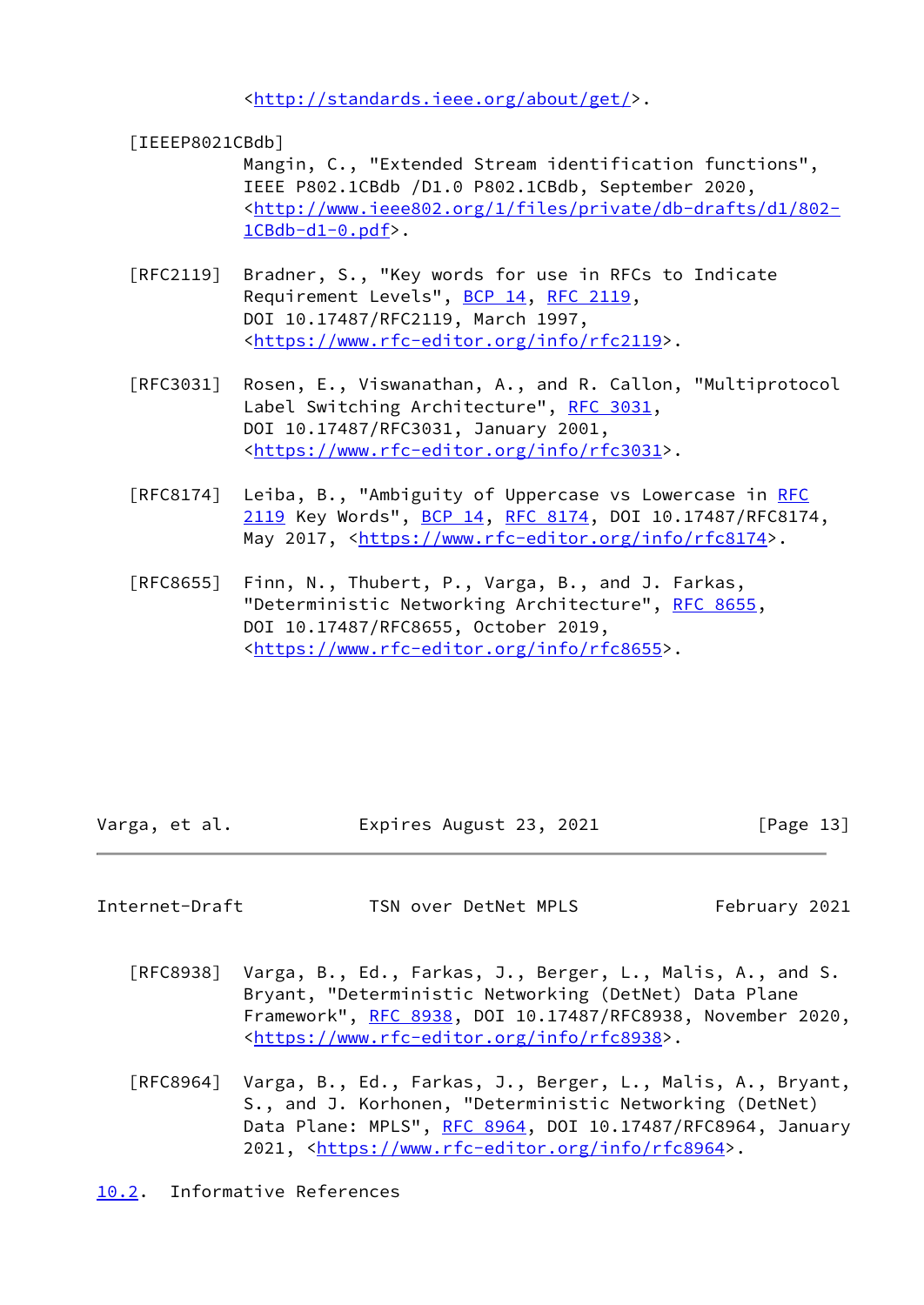<span id="page-15-1"></span><span id="page-15-0"></span> [I-D.ietf-detnet-security] Grossman, E., Mizrahi, T., and A. Hacker, "Deterministic Networking (DetNet) Security Considerations", [draft-ietf](https://datatracker.ietf.org/doc/pdf/draft-ietf-detnet-security-13) [detnet-security-13](https://datatracker.ietf.org/doc/pdf/draft-ietf-detnet-security-13) (work in progress), December 2020. [IEEE8021Q] IEEE 802.1, "Standard for Local and metropolitan area networks--Bridges and Bridged Networks (IEEE Std 802.1Q- 2018)", 2018, [<http://standards.ieee.org/about/get/](http://standards.ieee.org/about/get/)>. [RFC3985] Bryant, S., Ed. and P. Pate, Ed., "Pseudo Wire Emulation Edge-to-Edge (PWE3) Architecture", [RFC 3985](https://datatracker.ietf.org/doc/pdf/rfc3985), DOI 10.17487/RFC3985, March 2005, <[https://www.rfc-editor.org/info/rfc3985>](https://www.rfc-editor.org/info/rfc3985). Authors' Addresses Balazs Varga (editor)

 Ericsson Magyar Tudosok krt. 11. Budapest 1117 Hungary

Email: balazs.a.varga@ericsson.com

 Janos Farkas Ericsson Magyar Tudosok krt. 11. Budapest 1117 Hungary

Email: janos.farkas@ericsson.com

| Varga, et al.                       | Expires August 23, 2021 | [Page $14$ ]  |
|-------------------------------------|-------------------------|---------------|
| Internet-Draft                      | TSN over DetNet MPLS    | February 2021 |
| Andrew G. Malis<br>Malis Consulting |                         |               |

Email: agmalis@gmail.com